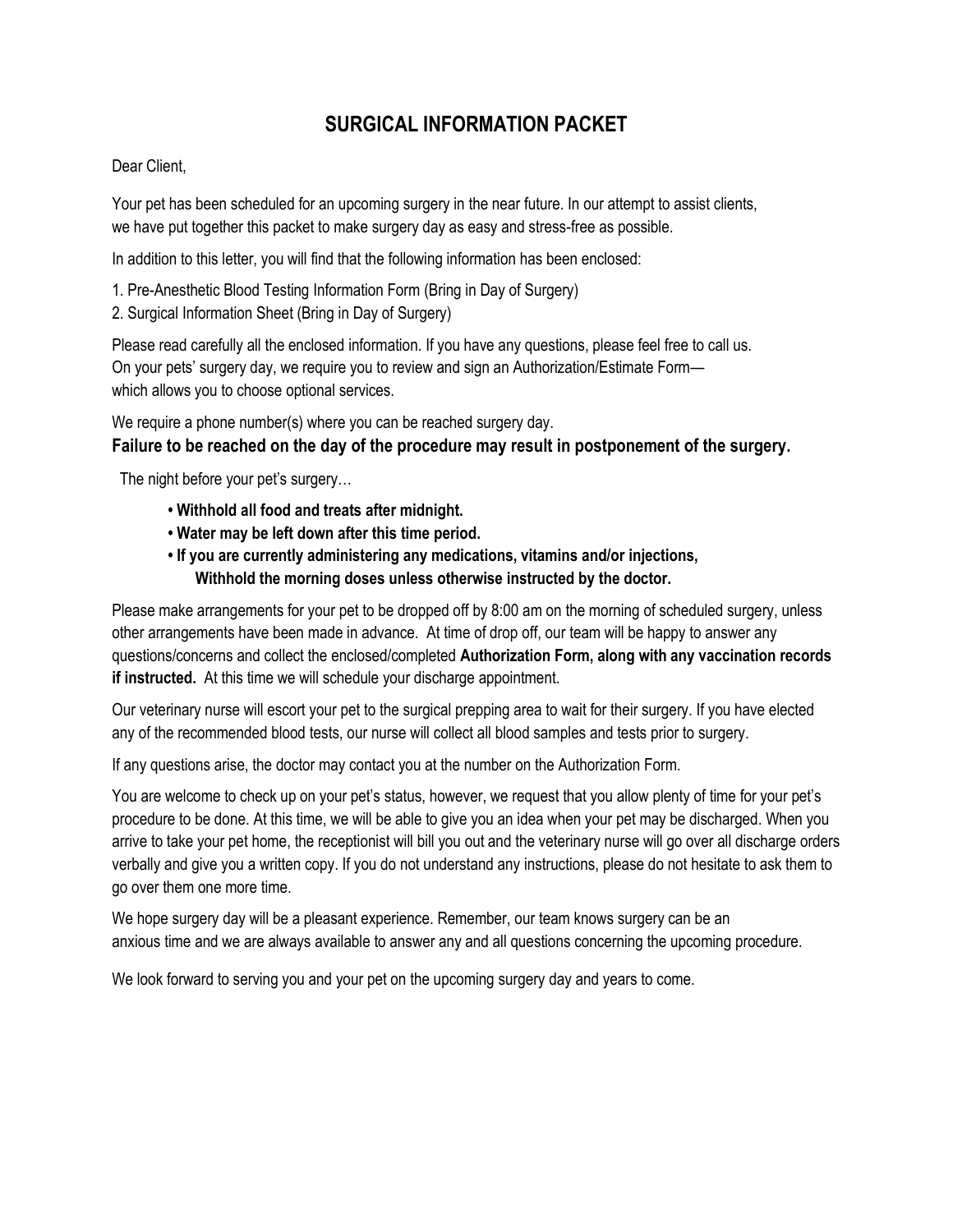# **PRE-ANESTHETIC BLOOD TESTING INFORMATION FORM** PLEASE READ CAREFULLY

Our greatest concern is the well being of your pet. Before putting your pet under anesthesia, we routinely perform a full physical examination.

We also highly recommend and require that a **Pre-Anesthetic Blood Profile** be performed on all pets *over one year of age* which are undergoing anesthesia to maximize patient safety.

The **Pre-Anesthetic Blood Profile** helps alert our surgeon to the presence of dehydration, anemia, infection, diabetes and/or kidney or liver disease that could complicate the procedure. These conditions may not be detected without a pre-anesthetic profile thus not allowing for the most appropriate and safest anesthetic regime to be administered. These tests are similar to those your own physician would run if you were to undergo anesthesia. In addition, these tests may be useful if your pet's health changes to develop faster, more accurate diagnoses and treatments. *\*State of the art equipment enables us to perform the pre-anesthetic blood profile at our hospital and we are committed to making this technology available to our patients*.

The **Authorization Form** you will sign on your pet's surgery date will offer pre-anesthetic blood work.

# 1. The **Quantitative Blood Count (QBC**) and **Pre-Anesthetic Profile** which includes:

- **CBC**: PCV (Anemia), White Blood Cell Count (Infection) & Red Blood Cell Count (Anemia/Bleeding Disorder), Platelet Count (Clotting Disorder)
- **Pre-Surgical Profile**: BUN and Creatinine (Kidney), ALKP and ALT (Liver), Glucose (Sugar), Total Protein (Dehydration), and Electrolytes (Imbalance).
- **Senior Comprehensive Profile**: For ill patients and those seven years of age or older) In addition to the **Pre-Surgical Profile**, **Senior Comprehensive** includes; Calcium, GGT, Bilirubin, Albumin, Cholesterol, Phosphorus, Electrolytes

2. **Owner Elects to Decline** the recommended pre-anesthetic blood tests at this time but requests that we proceed with the procedure. This is indicated by *NOT* checking the optional procedures.

You will notice other tests available that are not included in the above choices. We have selected tests that give the doctors a suitable overview of healthy patients.

**Canine** patients which are not currently on Heartworm Preventive, or have not had a heartworm test within the past year will be required to have a heartworm test prior to surgery.

Owners of **feline** patients will notice a FeLV/FIV Test option. We highly recommend this test be performed on all feline patients at least once in their lives because Feline Leukemia and Feline Immunodeficiency Virus (Feline Aids) are viruses for which no cure exists. If your pet goes outside, we recommend administering the Feline Leukemia vaccine as well. Please ask questions if you would like to learn more about Feline Leukemia and Feline Aids.

We realize surgery and anesthesia are scary for both the owner and patient and we attempt to make surgery day as safe and comfortable for all involved. The physical examination and blood work done prior to any surgical procedure allows us to best minimize anesthetic and surgical risks and maximize patient safety.

If you have any questions or hesitations about the scheduled procedure, please do not hesitate to call us to discuss any aspect of the upcoming procedure.

CLIENT INITALS \_\_\_\_\_\_\_\_\_\_\_\_\_\_